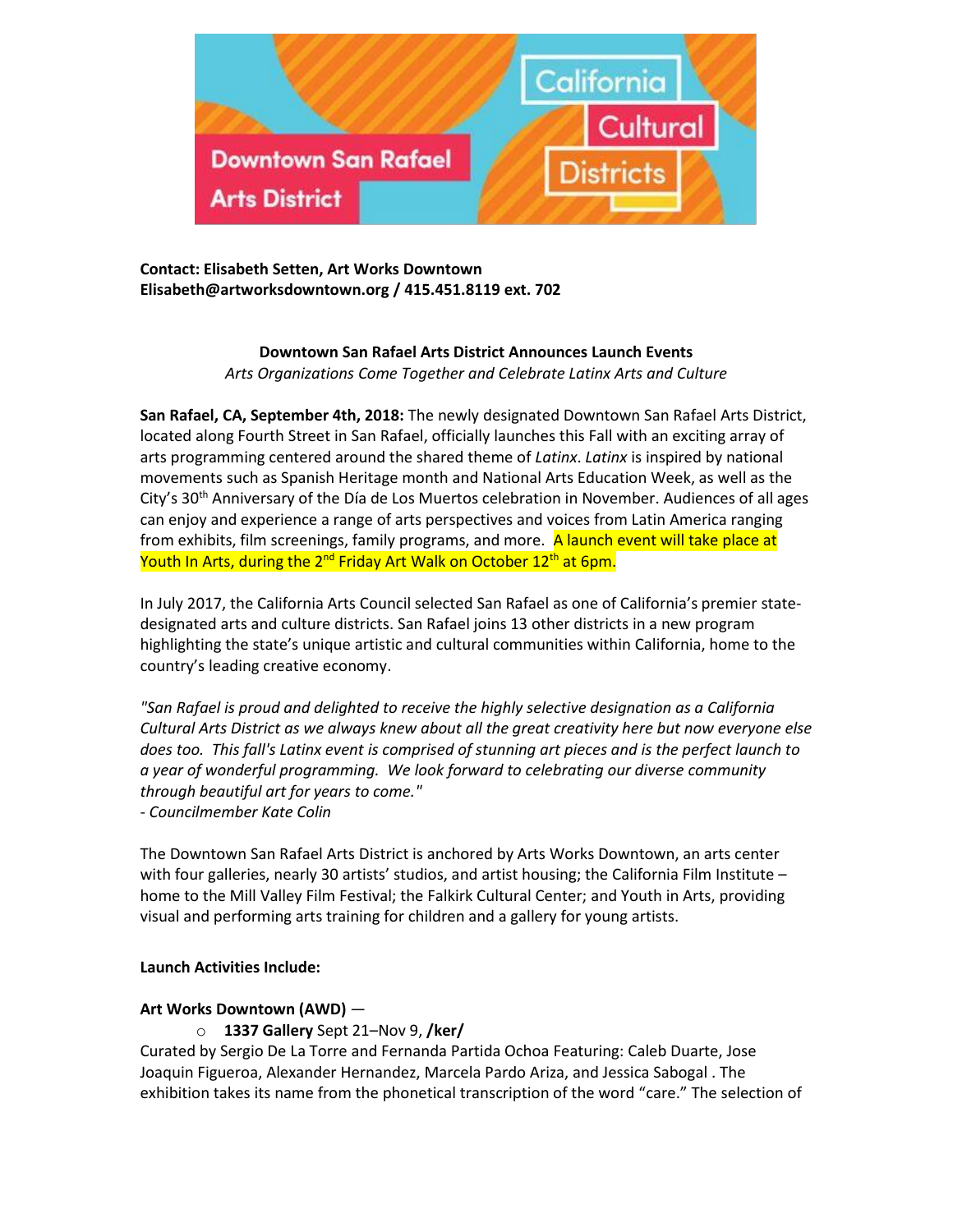artworks in the exhibition traverse different moments in each artist's practice. Its common thread, what each artist cares for, emerges in a variety of disciplines. \*\*\* Image Attached: *Slow Clap*, photograph by Marcela Pardo Ariza

o **Underground Gallery** Oct 12–Nov 3

Centro Cultural de Guatemala is sponsoring an exhibition of Guatemalan celebration clothing.

o **Founders' Gallery** Oct 12–Nov 3

*MICTLAN: The Journey to the Underworld.* Exhibition of mixed media by Ernesto Hernandez Olmos

o **Donors' Gallery** Oct 12–Nov 3

*Calaveras Nichos* a collaboration between Dominican University and the Kids Club at the Albert Boro Community Center.

o **Latinx Arts 2nd Friday Art Walks:** Oct 12 and Nov 9, 5pm-8pm

Reception and fundraiser with live music, lite bites, and libations.

## **San Rafael Downtown Business Improvement District** —

Día de Los Muertos Merchant Window Decorating Contest. Juried by AWD and the San Rafael Business Improvement District.

Downtown San Rafael Business Improvement District's 34th Annual Trick or Treat on Fourth Street - this year's theme: Día de Los Muertos

Free event for community children and their families: On Saturday, October 27 from 1-3pm, Downtown San Rafael merchants will host a free Trick or Treat Event for ghosts, goblins, CoCos, calaveras, super-heroes, witches and more. Participating businesses on Fourth Street from Heatherton through the West End Village will be handing out treats to all children in costume. The Downtown Business Improvement District (BID) will host in the City Plaza with a performance by the Young San Francisco Boys Choir and more. Bring the whole family and enjoy Downtown San Rafael - It's a treat!

# **Youth In Arts** —

Youth in Arts provides bilingual arts integration and enriching experiences for youth in San Rafael Public schools and exhibits works of Latinx youth on a regular basis. "Kids Imagine Our World" 2nd Friday 5-8pm through November. Weekdays 11am-4pm Youth in Arts & Marin County Office of education and arts agencies are coming together during National Arts in Education Week, Sept 9-18, 2018, to celebrate the accomplishments of young artists and underscore the importance of arts learning for our students. YIA Gallery features works by artists 5-13 years and has an interactive white polka dot room as an ode to master artist Yayoi Kusama.

# **San Rafael Public Library** —

Teen Poetry Workshop- Open to all students ages 15–19. Bring 10 copies of one one-page original poem to each session or come early enough to print out copies at the library before class. The workshops will be conducted by trained mentors who will open each session with a presentation and discussion of an element of poetic craft as exemplified in both a poem from the traditional canon and a contemporary poem. The latter part of each session will be devoted to an MFA-style workshop examination and discussion of student poems. For more information, please contact William Calhoun at: william.calhoun@cityofsanrafael.org or Rebecca Foust at: foustrebecca@gmail.com